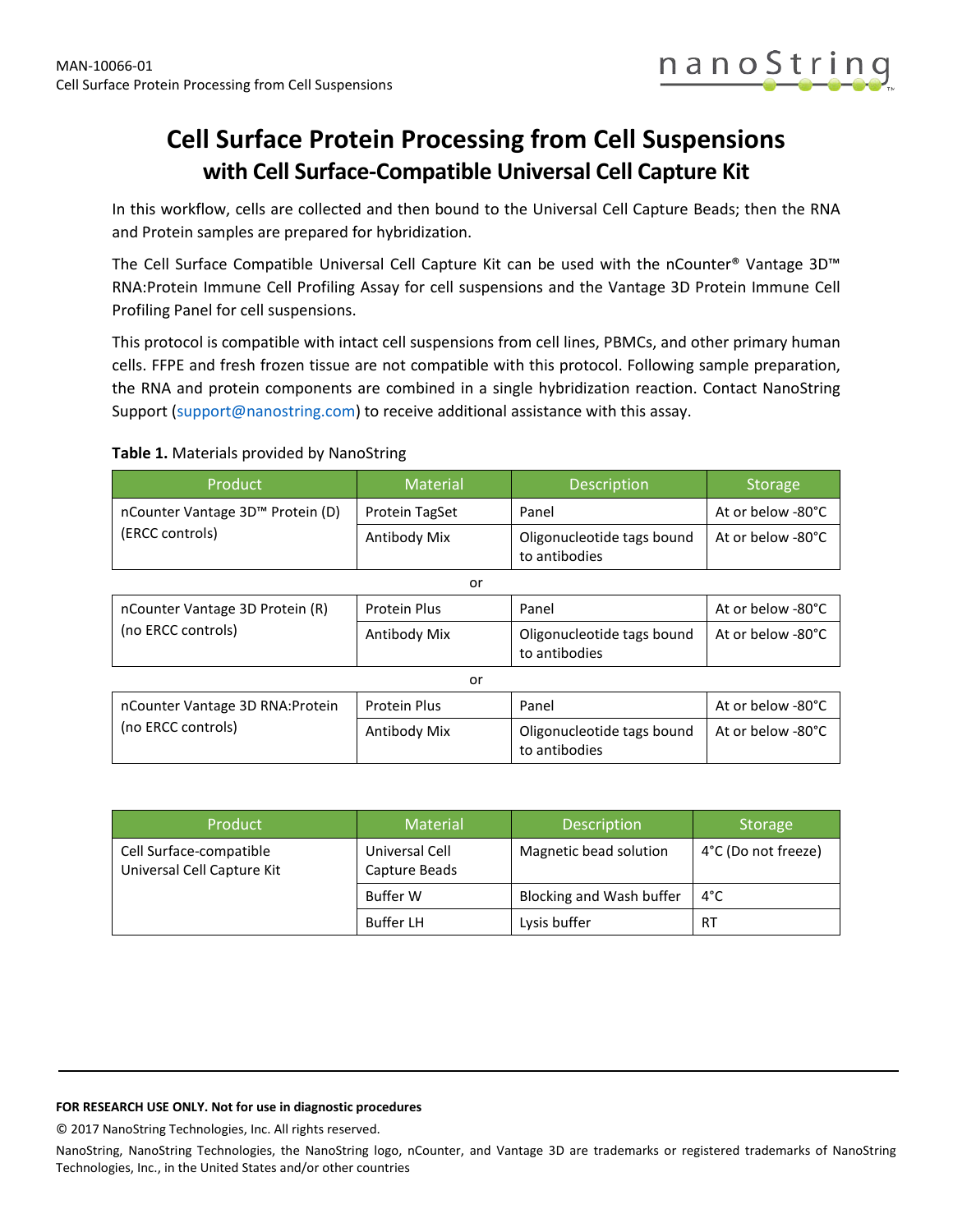**Table 2.** Required materials and reagents

| Item                                         | Manufacturer                    | <b>Part Numbers</b> |
|----------------------------------------------|---------------------------------|---------------------|
| 96-well plate magnet separator*              | <b>Thermo Fisher Scientific</b> | 12027               |
|                                              | <b>Stemcell Technologies</b>    | 18102               |
| 96-well clear polystyrene round-bottom plate | Corning                         | 351177              |
| Pipettes for 10-1,000 µL*                    | Various                         | Various             |
| Manual multi-channel pipette for 200 µL*     | Rainin                          | L12-200XLS+         |
| 12-strip standard tubes*                     | <b>Bioexpress</b>               | T-3034-1            |
| 1.7 mL microcentrifuge tubes*                | Various                         | Various             |
| Hemocytometer*                               | Various                         | Various             |
| Trypan Blue*                                 | Various                         | Various             |
| Human Trustain FcX™**                        | Biolegend                       | 422301 or 422302    |
| 1X phosphate buffered saline (PBS; pH 7.4)*  | <b>Thermo Fisher Scientific</b> | 10010-023           |

*\*Alternative products can be used if they offer similar function and reliability.*

*\*\*Only required for samples containing human Fc receptor (e.g., PBMCs).*

### **Table 3.** Estimated timeline for cell surface protein detection from cell suspensions. Hands-on time may be less than the processing times listed below.

| <b>Step</b>                                 | Minimum Time Required                  |
|---------------------------------------------|----------------------------------------|
| <b>Advance Preparation</b>                  | $\approx$ 1 hour 10 min then overnight |
| Sample Collection                           | $30 \text{ min}$                       |
| Bind Sample to Universal Cell Capture Beads | 45-60 min                              |
| <b>RNA Sample Preparation</b>               | $30 \text{ min}$                       |
| Protein Sample Preparation                  | 1 hour 30 min                          |

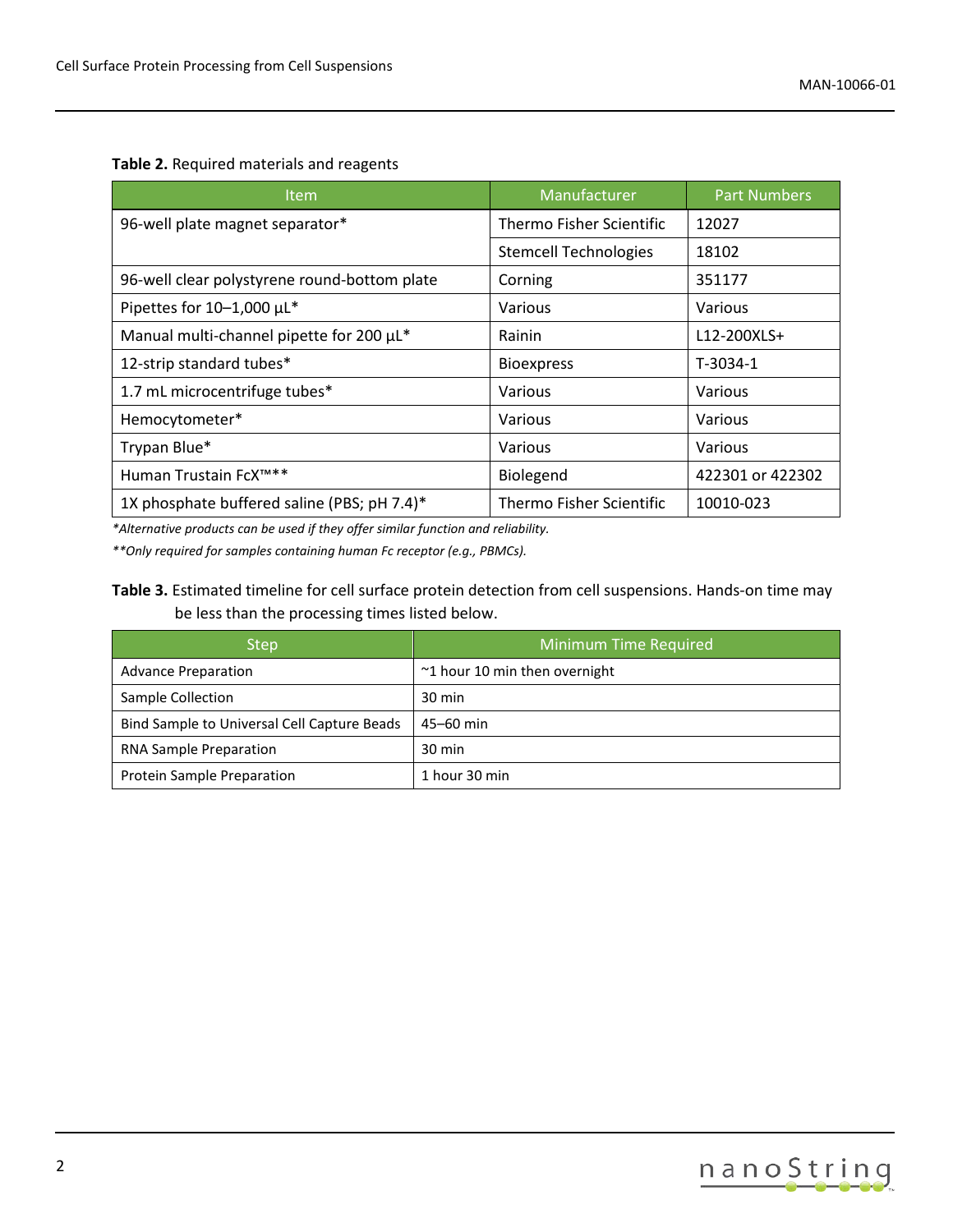## **Advance Preparation**

The following procedure is used for performing 12 reactions. Scale the number of wells per the number of reactions in your experiment.

- 1. Pre-block the Protein Sample Plate by adding 300 µL of Buffer W to each of the 12 wells in two rows of a 96-well round bottom plate.
- 2. Pre-block RNA Sample Plate by adding  $300 \mu$ L of Buffer W to each of the 12 wells in one row of a second 96-well round bottom plate.
- 3. Block both plates on a flat surface for at least 1 hour at room temperature or overnight at  $4^{\circ}$ C.

### **Sample Collection**

### **NOTES:**

- This section is performed in the Protein Sample Plate.
- 50,000 cells (or 100,000 primary cells such as PBMCs) per sample are recommended for use per reaction.
- The number of cells can be decreased to a minimum of 20,000 cells (or 50,000 primary cells such as PBMC) if cell numbers are limited but note that using less than the recommended cell number above may result in reduced signal. Using more than the recommended cell number may require increasing the volume of Buffer LH. Se[e Table 4](#page-4-0) [\(RNA Sample Preparation\)](#page-4-1) an[d Table 5](#page-7-0) [\(Protein](#page-6-0)  [Sample Preparation\)](#page-6-0) for guidelines.
- Total lysate volume (combined RNA and protein) added to the CodeSet (MAN-10060) or TagSet (MAN-10065) hybridization should not exceed 5 µL.
- Perform steps where temperature is not specified at room temperature.
- 1. Determine the concentration of total viable cells in each sample.
- 2. For each sample, collect a minimum of 20,000 cells (or 50,000 from primary cell samples) in Buffer W, 1X PBS containing 2% FBS, or warmed (37°C) cell culture medium in a 1.7 mL microcentrifuge tube.
- 3. Remove and discard Buffer W from the Protein Sample Plate by either:
	- inverting and flicking the plate once, followed by blotting of the inverted plate on a fresh paper towel or lab wipe; **or**
	- pipetting out the buffer.
- 4. Transfer cell samples to each well in the **Top** row (A) of the Protein Sample Plate. Add Buffer W if necessary to bring the final volume of each sample well to 200 µL.



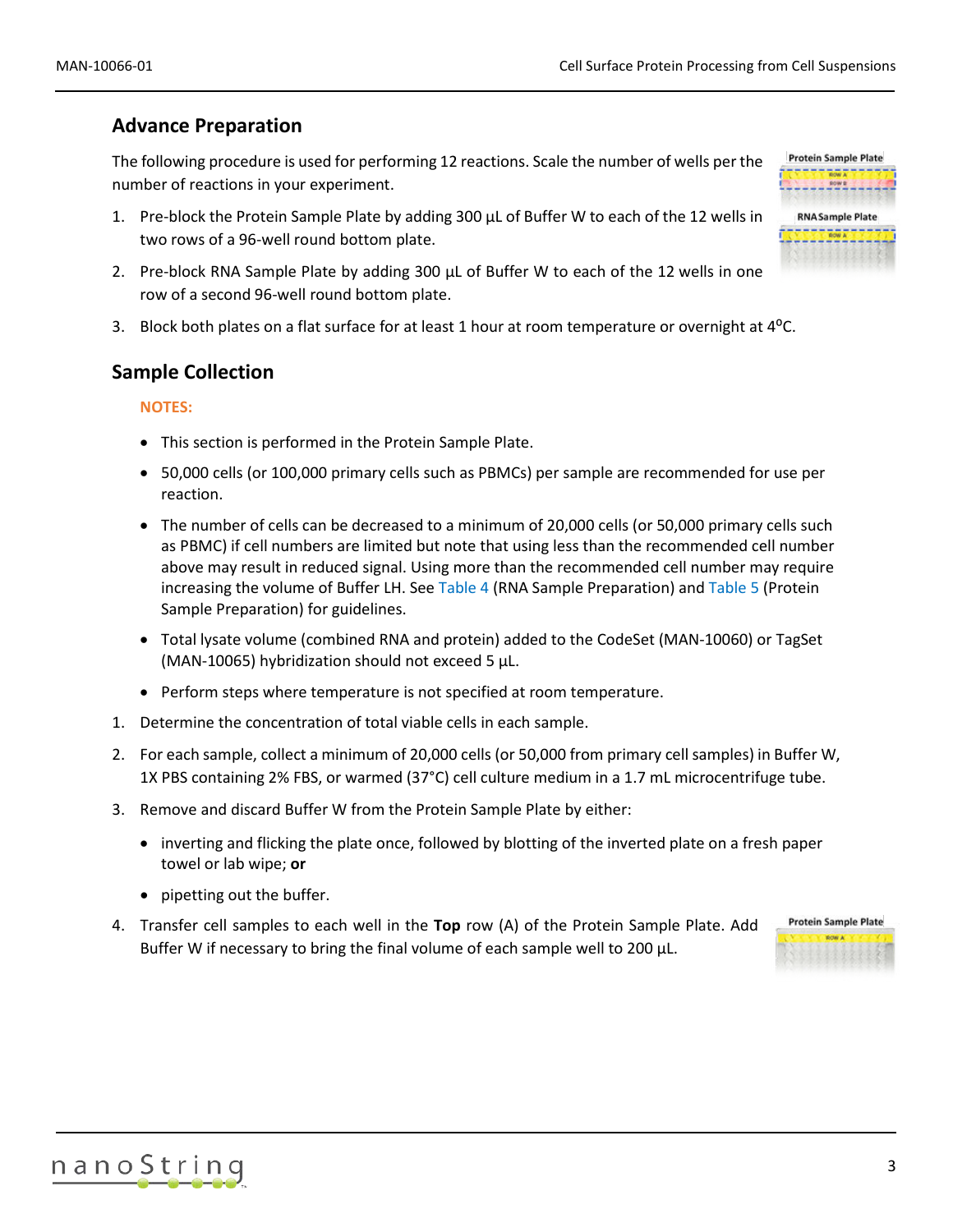# <span id="page-3-0"></span>**Bind the Sample to Universal Cell Capture Beads**

**NOTE: Keep the plate in contact with the magnet at all times during the step** to avoid sample/bead loss. Removing residual liquid after flicking/blotting is not necessary. If buffer is removed by the pipetting method, remove as much of the residual buffer as possible to avoid leaving variable amounts of remaining buffer in the wells. Failure to do so may result in poor quality data. The minimum time for magnet pulldown of beads is at least 3 min but 5 min is recommended. Less than 3 min may result in sample/bead loss and reduced signal in this assay.

- 1. Prior to opening the vial of Universal Cell Capture Beads, ensure no beads are on the cap, and then thoroughly re-suspend the beads by pipetting.
- 2. Add 9 µL of Universal Cell Capture Beads to each sample well (A) in the Protein Sample Plate. Use a new pipette tip for each sample well.



- 3. Mix the samples using a multichannel pipette set to half the sample volume (100  $\mu$ L).
- 4. Incubate plate on a flat surface for 30 min at  $4^{\circ}$ C.
- 5. Immobilize the bead/cell complexes by placing the Protein Sample Plate on a 96-well plate magnet. Leave plate on the magnet for 5 min, undisturbed.
- 6. Remove and discard the supernatant by either:
	- firmly holding the plate on the magnet and inverting and flicking the plate/magnet only once, followed by blotting of the inverted plate on a fresh paper towel or lab wipe; **or**
	- using a single-channel pipette to carefully remove supernatant from each sample well while holding the plate on the magnet.

### **NOTE: Keep the plate in contact with the magnet at all times during this step**.

- 7. For primary cells and cell lines expressing human Fc receptors (e.g., cells expressing CD16, CD64, and/or CD32), blocking Fc receptor-mediated antibody binding is necessary to avoid increased background in the assay. **If this does NOT apply, proceed to Step 8.**
	- a. Prepare 1X Fc Receptor Blocking Solution by diluting 65 μL of BioLegend TruStain FcX in 585 μL of Buffer W. (Extra volume is included to account for variation in pipetting.)
	- b. Add 50 µL 1X Fc Receptor Blocking Solution to each sample well and thoroughly re-suspend beads by pipetting gently.
	- c. Incubate for 10 min at room temperature.
	- d. Add 150 µL Buffer W to each sample well and proceed directly to [RNA Sample Preparation](#page-4-1)  [\(Optional\).](#page-4-1)
- 8. Add 200 µL Buffer W to each sample well, and thoroughly re-suspend beads by pipetting gently.

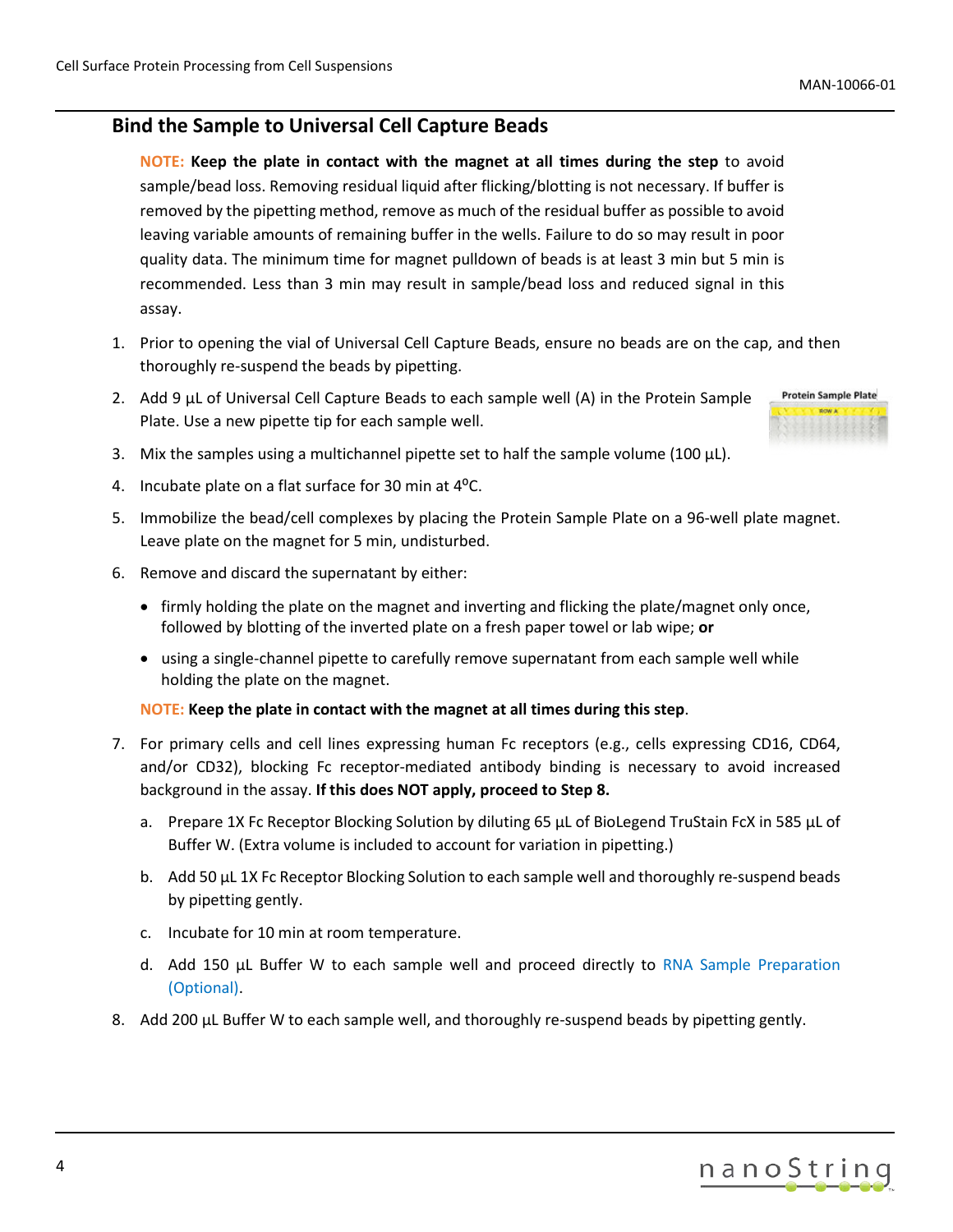# <span id="page-4-1"></span>**RNA Sample Preparation (Optional)**

- 1. Remove and discard Buffer W from Row A of the **RNA Sample Plate** by either:
	- inverting and flicking the plate once, followed by blotting of the inverted plate on a fresh paper towel or lab wipe; **or**
	- pipetting out the buffer.
- 2. Mix samples from the [Bind the Sample to Universal Cell Capture Beads](#page-3-0) section thoroughly by pipetting gently and transfer 130 µL of each sample from Row A of the Protein Sample Plate to pre-blocked Row A of the RNA Sample Plate.

**Protein Sample Plate RNA Sample Plate FILIPPIATITIZ** 

**NOTE:** RNA and Protein samples may be processed sequentially or in parallel from this point. If sequential sample processing is preferred, keep the Protein Sample Plate on ice until ready to proceed with [Protein Sample Preparation.](#page-6-0)

- 3. Immobilize the bead/cell complexes by placing the RNA Sample Plate on a 96-well plate magnet. Leave plate on the magnet for 5 minutes, undisturbed.
- 4. Remove and discard the supernatant by either:
	- firmly holding the plate on the magnet and inverting and flicking the plate/magnet only once, followed by blotting the inverted plate on a fresh paper towel or lab wipe; **or**
	- using a single-channel pipette to carefully remove supernatant from each sample well while holding the plate on the magnet.

**NOTE: Keep the plate in contact with the magnet at all times during this step** to avoid sample/bead loss.

- 5. Without disturbing the bead/cell pellets, use a single-channel pipette to carefully remove remaining residual buffer from each sample well.
- 6. Add Buffer LH to each sample well.

**NOTE:** The volume of Buffer LH is dependent upon the initial number of cells in each sample. Refer to [Table 4](#page-4-0) to determine the volume of Buffer LH to add to each sample well. For example, if starting with 20,000 cells for RNA:Protein, add 6 µL of Buffer LH to the RNA Sample Plate.

7. Pipette thoroughly to lyse cells directly on the beads. Incubate the RNA lysates for 2–3 min at room temperature.

**NOTE:** Avoid creating bubbles during lysis step by setting the pipette to half the volume (e.g., 3 µL in this example of Buffer LH). Failure to do so may result in a loss of sample.

<span id="page-4-0"></span>8. (Optional) If the lysate is very viscous, add an additional volume equivalent to Step 6 (e.g., 6 µL in this example) of Buffer LH.

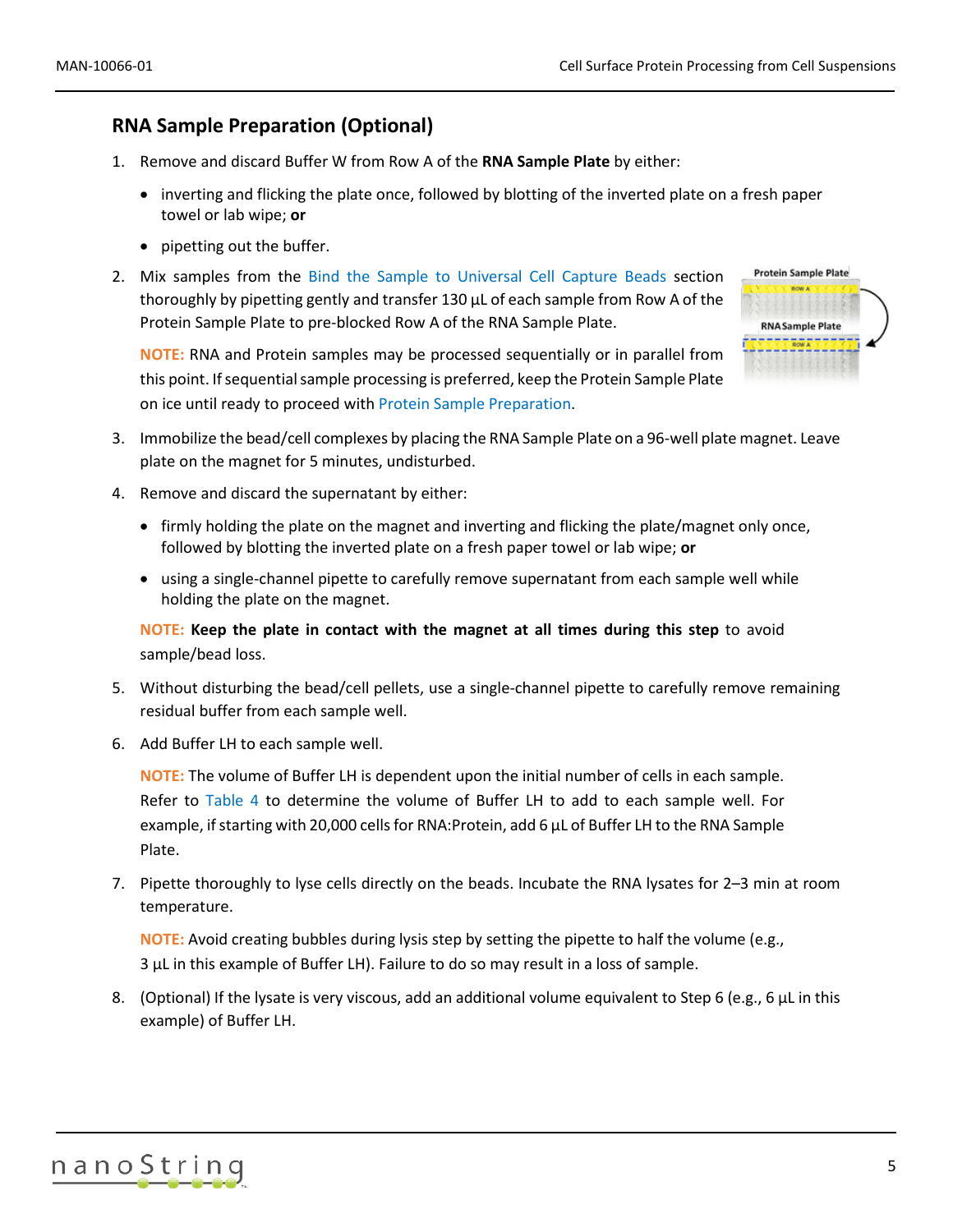### **Table 2.** Buffer LH volume based on initial total cells.

| Initial Total Cells<br>(cell lines) | Initial Total Cells<br>(primary cells) | <b>Buffer LH for</b><br><b>RNA Lysates</b> |
|-------------------------------------|----------------------------------------|--------------------------------------------|
| 20,000                              | 50,000                                 | 6 µL                                       |
| 50,000                              | 100,000                                | $12 \mu L$                                 |

9. Place the RNA Sample Plate on a 96-well plate magnet. Leave plate on the magnet for 5 minutes, undisturbed. **Do not discard the supernatant.**

**NOTE:** The minimum time for magnet pulldown of beads is at least 3 min but 5 min is recommended.

- 10. Without disturbing the bead/cell pellets, carefully collect each RNA lysate/supernatant sample and transfer to a 12-well strip tube using a single-channel pipette.
- 11. Keep the lysates on ice until you are ready to perform the CodeSet (MAN-10060) or TagSet (MAN-10065) hybridization*.* If not using immediately, samples can be stored at -80°C.

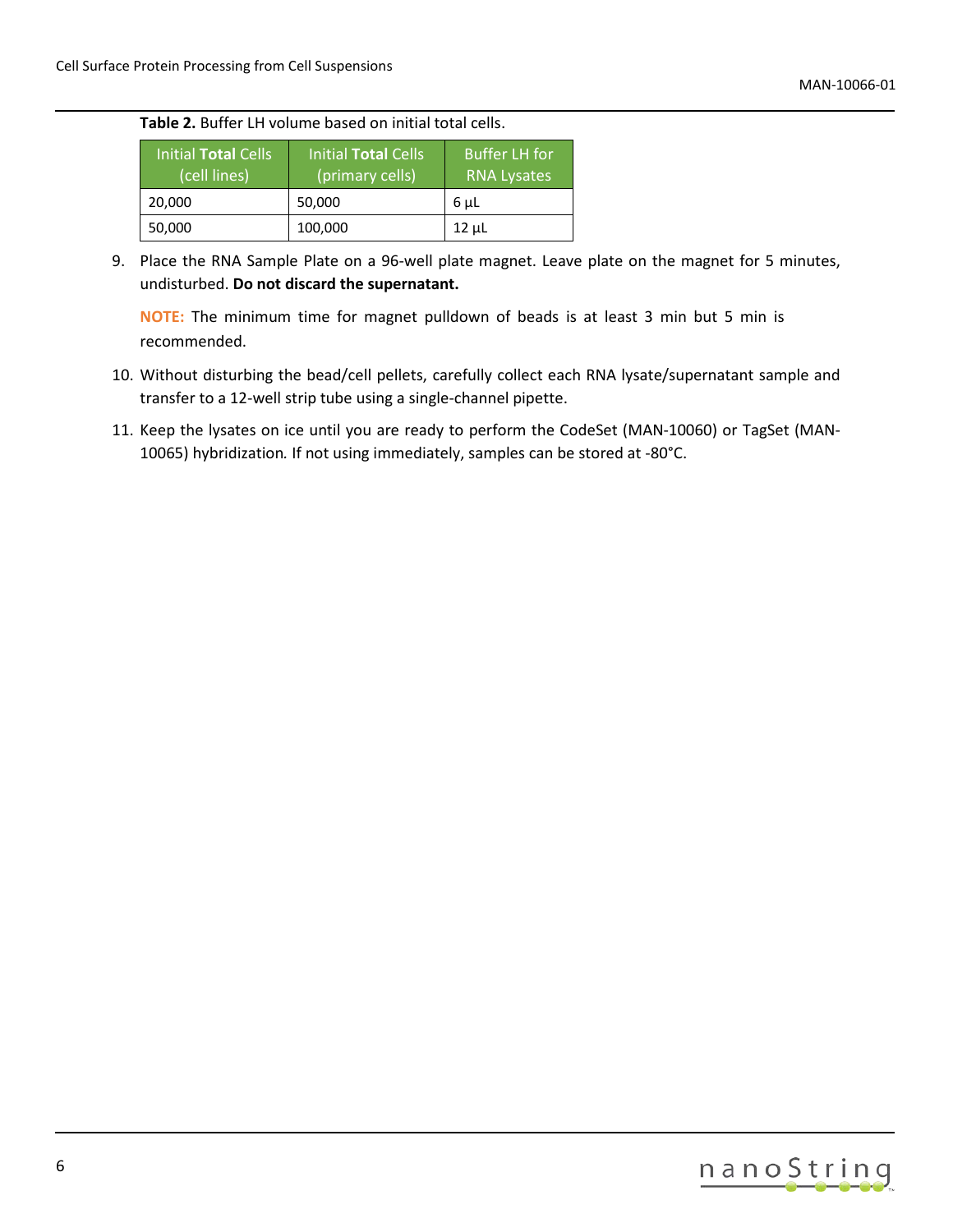### <span id="page-6-0"></span>**Protein Sample Preparation**

#### **NOTE:**

- Avoid creating bubbles during wash steps by setting pipettes to half the sample volume.
- 1. Add 130 µL Buffer W to each sample well in Row A in the **Protein Sample Plate** to bring the total sample volume to 200 µL.
- 2. Add 10  $\mu$ L antibody mix (Ab mix) to each sample. Use a new tip for each sample.
- 3. Thoroughly mix the samples by pipetting gently with pipette set to half the sample volume (100  $\mu$ L) and incubate for 30 minutes at 4<sup>o</sup>C.
- 4. Immobilize the bead/cell complex for 5 minutes on the plate magnet.
- 5. Remove and discard the supernatant by either:
	- firmly holding the plate **on the magnet** and inverting and flicking the plate/magnet only once, followed by blotting of the inverted plate on a fresh paper towel or lab wipe; **or**
	- using a single-channel pipette to carefully remove supernatant from each sample well while holding the plate **on the magnet.**

**NOTE: Keep the plate in contact with the magnet at all times during this step** to avoid sample/bead loss.

- 6. Perform a total of 4 washes as follows:
	- a. Remove the plate from the magnet and add 200  $\mu$ L Buffer W to each sample well. Mix gently by pipetting.
	- b. Immobilize the bead/cell complex for 5 min on the plate magnet, followed by removal and disposal of the supernatant.
	- c. Repeat Steps 6a–b for a second wash.
	- d. Add 200 µL Buffer W to each sample. Mix gently by pipetting and **transfer the samples to the empty row (B) of pre-blocked wells.**

**NOTE:** Do not skip this step. Decreased assay sensitivity may occur if this step is not performed.

- e. Immobilize the bead/cell complex for 5 min on the plate magnet, followed by removal and disposal of the supernatant.
- f. Repeat Steps 6a–b once more. No additional well transfers are necessary.
- 7. Without disturbing the bead/cell pellets, use a single-channel pipette to carefully remove remaining residual buffer from each sample well.
- 8. Add Buffer LH to each sample well.

The volume of Buffer LH is dependent upon the initial number of cells in each sample. Refer to [Table 5](#page-7-0) to determine the volume of Buffer LH to add to each sample well. For example, if starting with 20,000 cells for RNA:Protein, add 10 µL of Buffer LH.